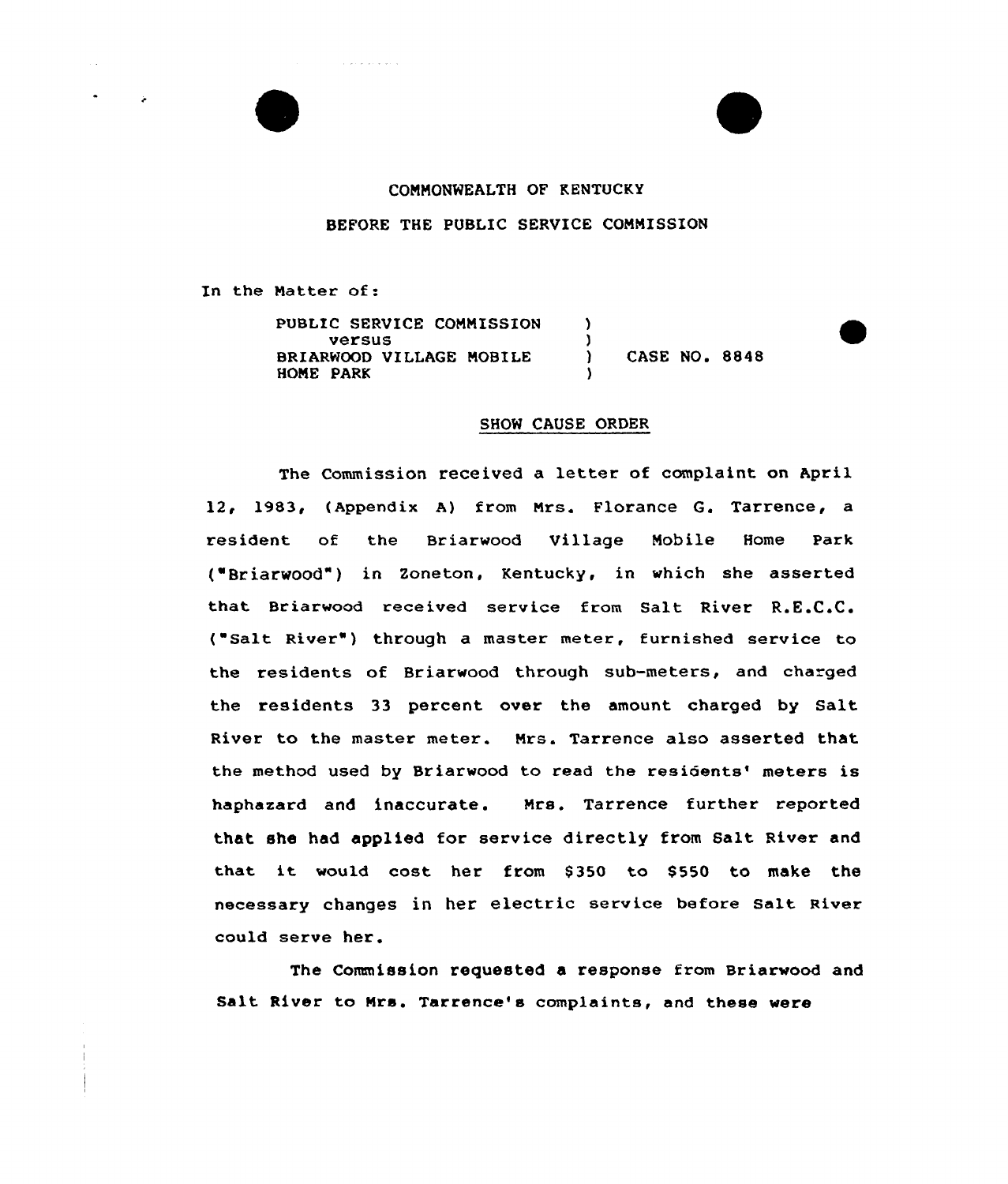received on April 22 (Appendix B) and Nay 6, 1983 (Appendix C). Briarwood stated that it had no objections to Nrs. Tarrence receiving service directly from Salt River and denied her allegations that it added <sup>33</sup> percent to the meter reading and that its meter reading method was haphazard and inaccurate. Salt River agreed with Mrs. Tarrence that the estimated costs for changing to direct service would be in the range of \$350 to \$500 but it denied having any knowledge of Briarwood's billing or meter reading policies since this is beyond its service jurisdiction. Salt River also stated that the original name of the mobile home park was "Rose of Sharon, Inc.," that it is still providing service under that name and that it has had problems in the past with non-payment for service from them.

Based upon the correspondence contained in the record and being advised the Commission HEREBY ORDERS that Briarwood shall appear at the offices of the Public Service Commission at Frankfort, Kentucky, on <u>July 5</u> , 1983, at  $9:30$  a.m., Eastern Daylight Time, to show cause, if any it can, why Briarwood should not be declared a public utility, as defined in KRS 278.010, and be required to abide by the provisions of Chapter 278 of the Kentucky Revised Statutes and the Commission's applicable rules and regulations as enumerated in 807 KAR 5:00) through 5:076.

 $-2-$